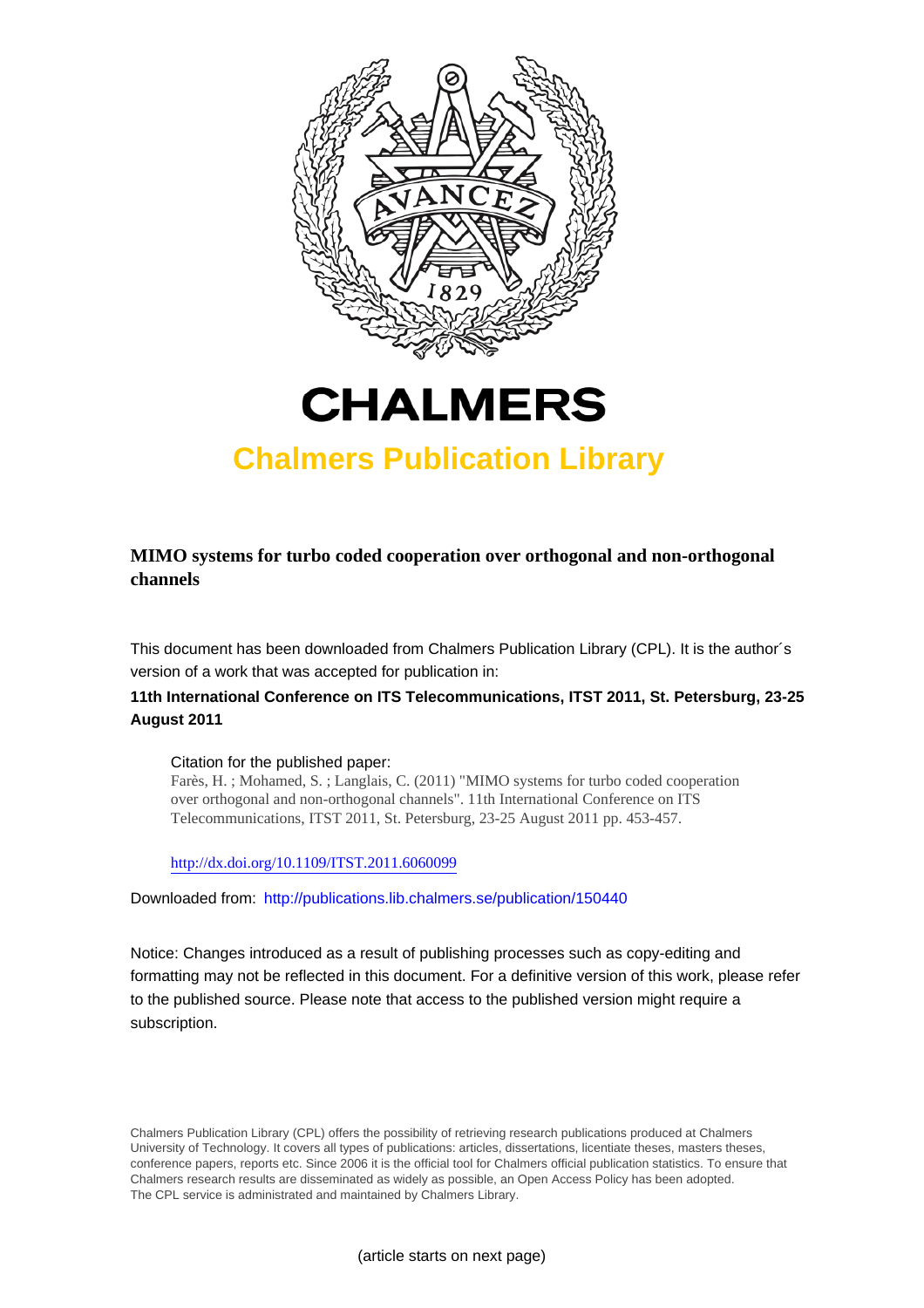# MIMO Systems for Turbo Coded Cooperation over Orthogonal and Non-Orthogonal Channels

Haïfa Farès<sup>†</sup>, Sidi Ould Mohamed<sup>†</sup>, Charlotte Langlais<sup>†</sup>, Alexandre Graell i Amat<sup>‡</sup>, Marion Berbineau<sup>§</sup>

† Department of Electronics, Institut TELECOM-TELECOM Bretagne, Brest, France

‡ Department of Signals and Systems, Chalmers University of Technology, SE-412 96 Gothenburg, Sweden

<sup>§</sup> Université Lille Nord de France, IFSTTAR, LEOST, F-59650 Villeneuve d'Ascq, France

Email: {haifa.fares, sidi.ouldmohamed, charlotte.langlais}@telecom-bretagne.eu,

alexandre.graell@chalmers.se, marion.berbineau@ifsttar.fr

*Abstract***—Multiple-input multiple-output (MIMO) systems can be adopted in cooperative wireless networks to bring further space diversity or/and to improve the throughput of the system. In this paper, we evaluate the performance of MIMO applied to a turbo coded cooperation system. The considered system is studied under two scenarios where the sources transmit all the time over either orthogonal channels or non-orthogonal channels. For the latter, interleave-division multiple-access (IDMA) is used for multi-source detection. The performance improvement are evaluated in terms of reliability (Frame error rate) and efficiency (throughput efficiency), as well as to determine the channel conditions where adopting MIMO in addition to cooperation is beneficial.**

#### I. INTRODUCTION

The interest in cooperative communications for wireless networks has been rising sharply in the recent years. The major benefit of cooperative communication is that, exploiting the intrinsic broadcast nature of the wireless channel, several nodes help each other by sharing their own antennas in order to transmit information to the destination. This is an efficient way to introduce space diversity. In [1], it was shown that cooperation between sources brings higher data rates as well as higher reliability. A practical cooperation scheme, known as *coded cooperation* (CCoop), was proposed in [2, 3], where channel coding and cooperation were combined. In particular, distributed turbo coding and cyclic redundancy code (CRC) at the partner node was proposed in [3] as an efficient coding scheme for cooperation, called *turbo coded cooperation* (TC-Coop). The partner decodes, interleaves and re-encodes the message prior to forwarding (decode-and-forward protocol). This approach benefits from cooperative diversity, coding and turbo processing gain.

On the other hand, it is known that the achievable capacity of wireless communications increases when multiple transmitter and receiver antennas are used. Therefore, we still witness an increasing interest in the research community on multipleinput multiple-output (MIMO) systems.



Fig. 1. A three-node cooperative wireless network: Each source acts as a relay for its partner

In this paper, we propose then to study the turbo coded cooperation scheme using MIMO systems in the operating nodes. This study is important in order to check if MIMO techniques still bring further gains besides the distributed space diversity offered by the cooperative system.

Furthermore, compared to the non-cooperative scheme, it is well-known that the coded cooperation may suffer from a throughput degradation, since two phases are always occupied for a single frame. The second phase brings degradation in throughput if the frames from both sources are correctly decoded in the first phase. Therefore, in order to improve the throughput efficiency of such cooperative systems, we consider a more general multi-source cooperative network based on the turbo coded cooperation scheme where both sources transmit to a destination over non-orthogonal multiple-access channel. Several transmitting techniques can be used to deal with this multiple-access interference at the destination. Among them, we consider the use of interleave-division multiple-access (IDMA) for multi-source detection. This choice is dictated by the low complexity of the IDMA receiver. Separation between sources is obtained by the use of a different interleaver for each source. The complexity of the IDMA receiver increases linearly with the number of the sources [4].

The remainder of this paper is organized as follows. The general system model with MIMO systems is defined in Section II. In Section III, we describe the original turbo coded cooperation scheme, over the orthorgonal channels scenario. We further present the more general scheme, where non-orthogonal channels are assumed for the second binding

This work was performed in the framework of the PREDIT research project MOCAMIMODYN (MOdeles de CAnaux MIMO DYNamiques en tunnels ` pour des applications transport public). The authors would like to thank the french National Research Agency (ANR) for financial support of this project.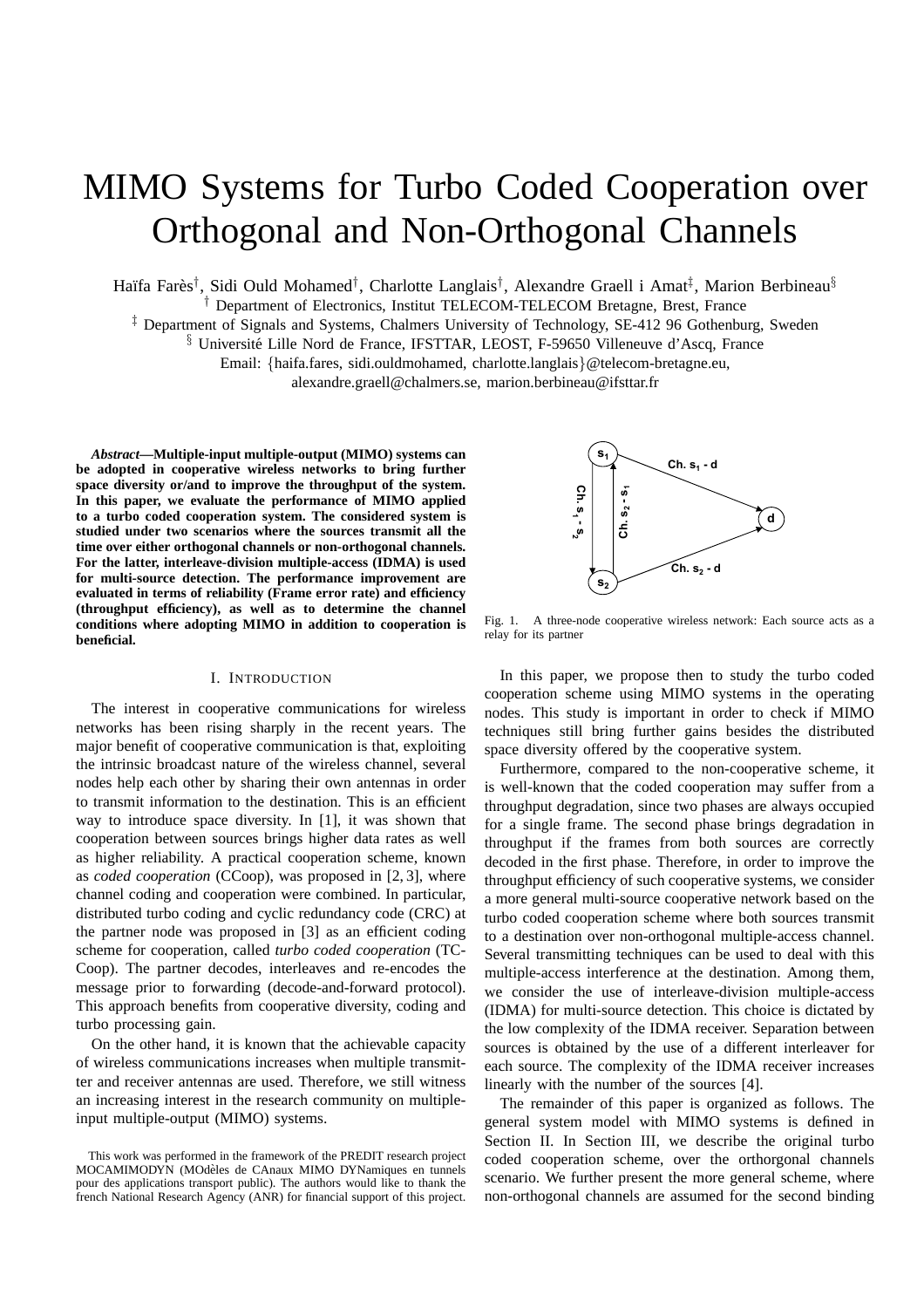

Fig. 2. Local information transmission during the broadcast phase.

cooperation phase. The IDMA technique used for multi-source detection, is explained for this particular context. Finally, numerical results are given in Section V and some conclusions are drawn in Section VI.

#### II. SYSTEM MODEL

We consider the wireless relay network depicted in Fig. 1. Two sources  $s_1$  and  $s_2$  cooperate to transmit statistically independent data to a single destination d. Both sources operate in the half-duplex setup. Source  $s_i$  ( $i = 1, 2$ ) can either transmit its own local information (transmission mode) or help the partner node by relaying its information (relaying mode). We denote by  $\mathbf{u}_{iL}$  the local data at source  $s_i$ . Both sources are equipped with two encoders  $\mathcal{C}_a$  and  $\mathcal{C}_b$  of rates  $R_a = 1/2$ and  $R_b = 1$ , respectively. Multiple-antenna may be employed on the operating nodes (sources and destination). In this case, a space multiplexing (SM) operation is performed, generating  $z_{iL}$  and  $z_i$ , during the broadcast phase and the cooperation phase, respectively. This operation allows to achieve more diversity as well as higher data rates. On the other hand, a maximum likelihood (ML) is used in order to perform MIMO detection.

Thereafter, we describe the considered MIMO channel with  $N_t$  transmit antennas,  $N_r$  receive antennas and perfect Channel State Information (CSI) at the receiver but not at the transmitter. All channels are modeled as Rayleigh block fading with additive white Gaussian noise. We denote by  $\gamma_{s,d}$ and  $\gamma_{s_i s_j}$  the instantaneous signal-to-noise ratio (SNR) of the  $s_i$ -to-d channel and of the  $s_i$ -to- $s_i$  channel, respectively.

The coded cooperation is performed within two transmission phases: a *broadcast phase*, where both sources transmit their local information, and *cooperation phase*, where a source may act as a relay helping the partner by forwarding its information. Therefore, to still operate in the half-duplex setup, the sources have to transmit in an orthogonal way for the first transmission phase (broadcast phase). After the broadcast phase, the received observations from  $s_i$  at  $s_j$  (i, j = 1, 2 with  $i \neq j$ ) and at the destination d, can be written, respectively as

$$
\mathbf{y}_{s_i}^{s_j} = \mathbf{H}_{s_i s_j} \mathbf{z}_{i\mathbf{L}} + \mathbf{n}_{s_i s_j} \tag{1}
$$

$$
\mathbf{y}_{s_i}^d = \mathbf{H}_{s_i d} \mathbf{z}_{iL} + \mathbf{n}_{s_i d} \tag{2}
$$

The channel matrices  $H_{s_1s_j}$  and  $H_{s_i d}$  of dimensions  $(N_t, N_r)$  are assumed to be constant over the transmission of a source frame, i.e., over all transmission phases. This channel model is considered in order to investigate the ability of the distributed spatial diversity to enhance link level performance in scenarios where temporal diversity is limited or unavailable. These channel matrices turn into scalar coefficients



Fig. 3. Relayed information transmission during the cooperation phase.

when single-input single-output (SISO) systems are considered  $(N_t = N_r = 1).$ 

The orthogonal and non-orthogonal channels differ only in the cooperation phase, where signals from both sources are completely separated (orthogonal channel) or superposed (non-orthogonal channel).

#### *A. Orthogonal channels*

The sources transmit on orthogonal channels, e.g., time division multiple access (TDMA), which allows the destination to separately detect each source. After the cooperation phase, the received observations from partner nodes at the destination d are disjoint and can be written as

$$
\mathbf{y}_{s_1}^d = \mathbf{H}_{s_1d}\mathbf{z}_1 + \mathbf{n}_{s_1d} \tag{3}
$$

$$
\mathbf{y}_{s_2}^d = \mathbf{H}_{s_2d} \mathbf{z}_2 + \mathbf{n}_{s_2d} \tag{4}
$$

From equations (3) and (4), we note that  $s_i$  transmits over its own uplink channel the relayed information  $z_i$ ,  $i = 1, 2$ . According the transmission mode,  $z_i$  can convey two different information:  $z_{iR}$ , the relayed information of s<sub>i</sub> (relaying mode), and  $\mathbf{z}_{iL}$ , another version of its local information (transmission mode).

#### *B. Non-Orthogonal channels*

Both sources transmit simultaneously during the cooperation phase. The received signal at the destination is the superposition of the transmitted vectors  $z_i$  (weighted by the channel coefficients) from the different sources, can be written as

$$
\mathbf{y}_{\mathrm{s}}^{\mathrm{d}} = \mathbf{H}_{\mathrm{s}_1\mathrm{d}}\mathbf{z}_1 + \mathbf{H}_{\mathrm{s}_2\mathrm{d}}\mathbf{z}_2 + \mathbf{n}_{\mathrm{sd}} \tag{5}
$$

#### III. ORTHOGONAL TURBO CODED COOPERATION

In the following, we briefly describe the coded cooperation scheme of Fig. 1. Since we assume TDMA, all channels are orthogonal. Without loss of generality, we focus on the information generated at source  $s_1$ . The transmission of user data  $\mathbf{u}_{iL}$ , of length K bits, is performed over two phases. In the first phase, referred to as the broadcast phase, source  $s_1$  encodes  $u_{1L}$  by  $C_a$  into codeword  $x_{1L}$ , of length  $N_a = K/R_a = 2K$ bits.  $x_{1L}$  is augmented with a cyclic redundancy code (CRC) in order to facilitate error detection and transmitted over the wireless channel. For simplicity, in the remainder of the paper, when referring to a codeword x, we shall assume that it includes a CRC. The broadcast phase for source  $s_i$  is described in Fig. 2. Thereafter, generated codewords at both sources are Gray-mapped into complex symbols before passing the SM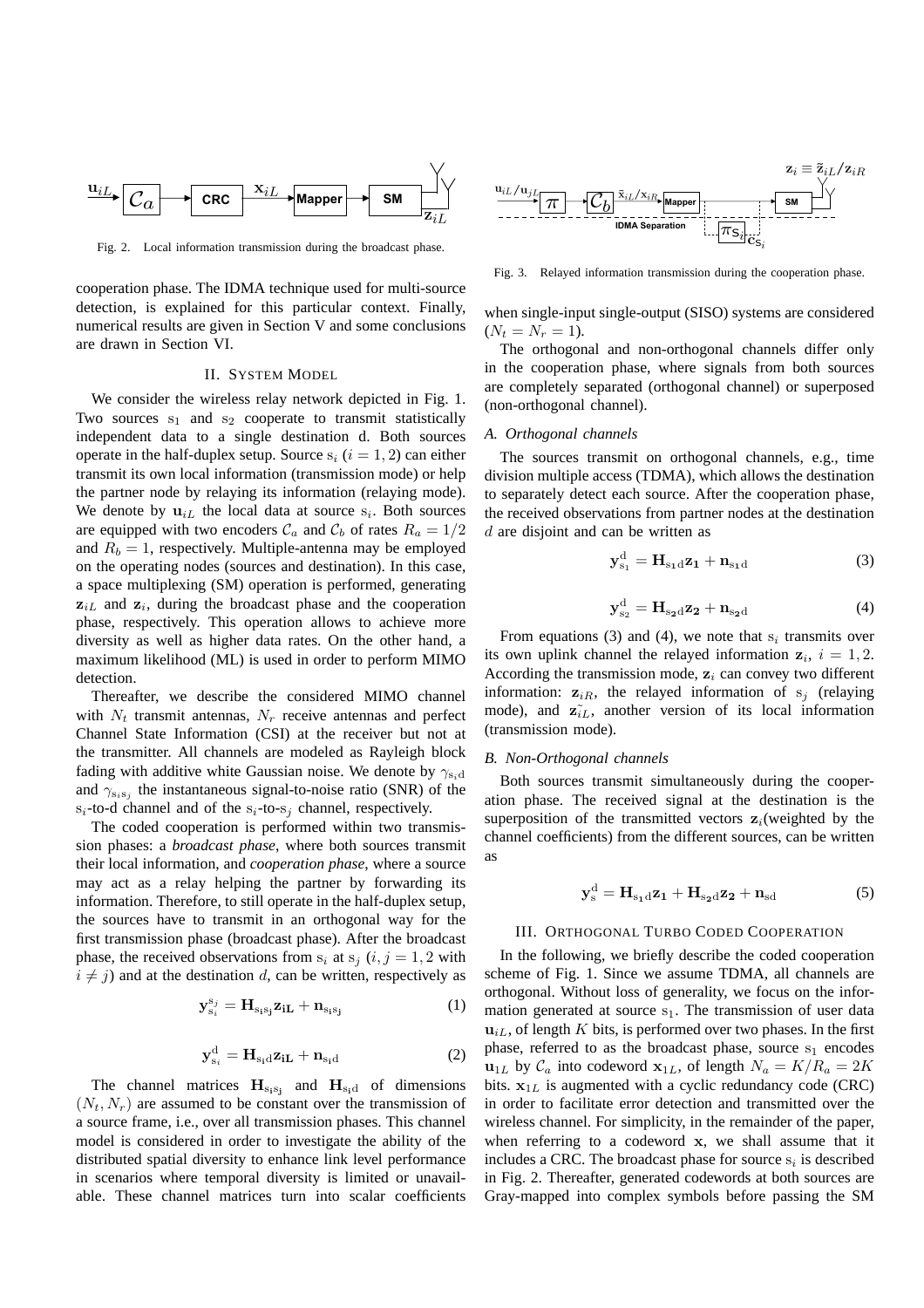

Fig. 4. The transmission time of the coded cooperation scheme is divided into two totally orthogonal phases: broadcast phase and cooperation phase.

block. Due to the broadcast nature of the wireless channel both the destination and the partner node  $s_2$  receive a noisy observation of  $x_{1L}$ . If decoding is successful at node s<sub>2</sub> (i.e.  $s_2$  is able to regenerate  $\mathbf{u}_{1L}$ ), it switches to the relaying mode; at the cooperation phase,  $\mathbf{u}_{1L}$  is then interleaved through an interleaver  $\pi$  into  $\mathbf{u}_{2R} = \pi(\mathbf{u}_{1L})$ , encoded by  $\mathcal{C}_b$  into  $\mathbf{x}_{2R}$ and forwarded to the destination after being modulated and restructured into a space block vector. On the other hand, if decoding is not successful,  $s_2$  operates in the transmission mode (non-cooperative); at the second phase  $u_{2L}$  is then interleaved by  $\pi$  into  $\tilde{\mathbf{u}}_{2L}$ , encoded by encoder  $\mathcal{C}_b$  into  $\tilde{\mathbf{x}}_{2L}$ , modulated and space multiplexed before being forwarded to the destination. A similar operation is performed at node  $s_1$ during the second phase.

Notice that with some abuse of language we call the second phase the *cooperation* phase. However, in this phase source  $s_i$ may work either in the transmission mode or in the relaying mode, depending on the CRC check. The cooperation phase for source  $s_i$  is described in Fig. 3. The figure illustrates both cases: the typical cooperation phase over orthogonal channels and the cooperation phase over non-orthogonal channels, where a specific random interleaver is used to ensure IDMA seperation between superposed sources. Unlike some minor differences, this system is similar to the well known space time-bit interleaved coded modulation (ST-BICM).

With reference to source  $s_1$  four cases are possible at the destination:

- 1) decoding at nodes  $s_1$  and  $s_2$  is successful: the destination receives two noisy observations of  $x_{1L}$ ,  $y_{1L}^d$  and  $y_{2R}^d$ , from  $s_1$  and  $s_2$ , respectively. Notice that  $x_{1L}$  and  $x_{2R}$ form a codeword of a (distributed) turbo code, where the first component codeword is generated at  $s_1$  and the second component codeword is generated at  $s<sub>2</sub>$ . Therefore, the relay network of Fig. 1 behaves as a distributed (over space) turbo code, and the destination can estimate  $\mathbf{u}_{1L}$  in an iterative fashion.
- 2) decoding at node  $s_1$  is successful, decoding at node  $s_2$  fails: the destination attempts to estimate  $u_{1L}$  by decoding only codeword transmitted during the first phase.
- 3) decoding at node  $s_1$  fails, decoding at node  $s_2$  is successful: the destination receives three noisy observations



Fig. 5. The transmission time is yet divided into two phases: orthogonal broadcast phase (two time slots) and a non-orthogonal cooperation phase (a unique time slot allocated for both sources).

of  $x_{1L}$ , which are decoded in a turbo fashion.

4) decoding at nodes  $s_1$  and  $s_2$  fails: the destination receives two noisy observations of  $x_{1L}$ . Therefore, a distributed (over time) turbo code is obtained and the destination can estimate  $\mathbf{u}_{1L}$  in an iterative fashion.

The four cases are summarized in Fig. 4.

### IV. NON-ORTHOGONAL TURBO CODED COOPERATION

A throughput degradation characterizes typically cooperative communications due to a supplementary fixed cooperation phase. This drawback may be circumvented by reducing the transmission time of this critical phase. The most trivial solution is transmission over non-orthogonal channels. However, this non-orthogonal multi-source transmission via IDMA is limited to the second phase (cooperation phase). This is imposed by the half-duplex setup under which the sources are constrained to operate. The transmission time is illustrated in Fig.5.

The IDMA technique, proposed in [4], can be considered as a special case of the CDMA technique, where the different sources are distinguished by means of interleavers (see Fig. 3). Add to that, IDMA inherits many advantages from CDMA, in particular, diversity against fading and mitigation of the interference problem. Originally, unlike the CDMA technique, a same spreading code is used for all the sources. Besides, it was proved that this spreading code is not needed if a prior low-rate channel code is used. However, in our work, no spreading code is employed while a high-rate is used. This is due to the fact that a part of the information, transmitted during the broadcast phase, is already separated thanks to orthogonal channels. The key principle of IDMA is then the use of interleavers  $\pi_{s_i}$  to distinguish between different sources leading to an iterative multi-source separation at the receiver, described below.

#### *A. IDMA receiver structure*

In the receiver, two main blocks are used: an *elementary signal estimator (ESE)* that exchanges extrinsic information with two *a posteriori probability (APP)* decoders,  $C_{s_i}^{-1}$ ,  $i =$ 1, 2. A global iterative process is then applied to recover the information of both sources. Due to the use of interleavers  $\pi_{s_i}$ , the ESE operation can be carried out by a chip-by-chip detection algorithm [5].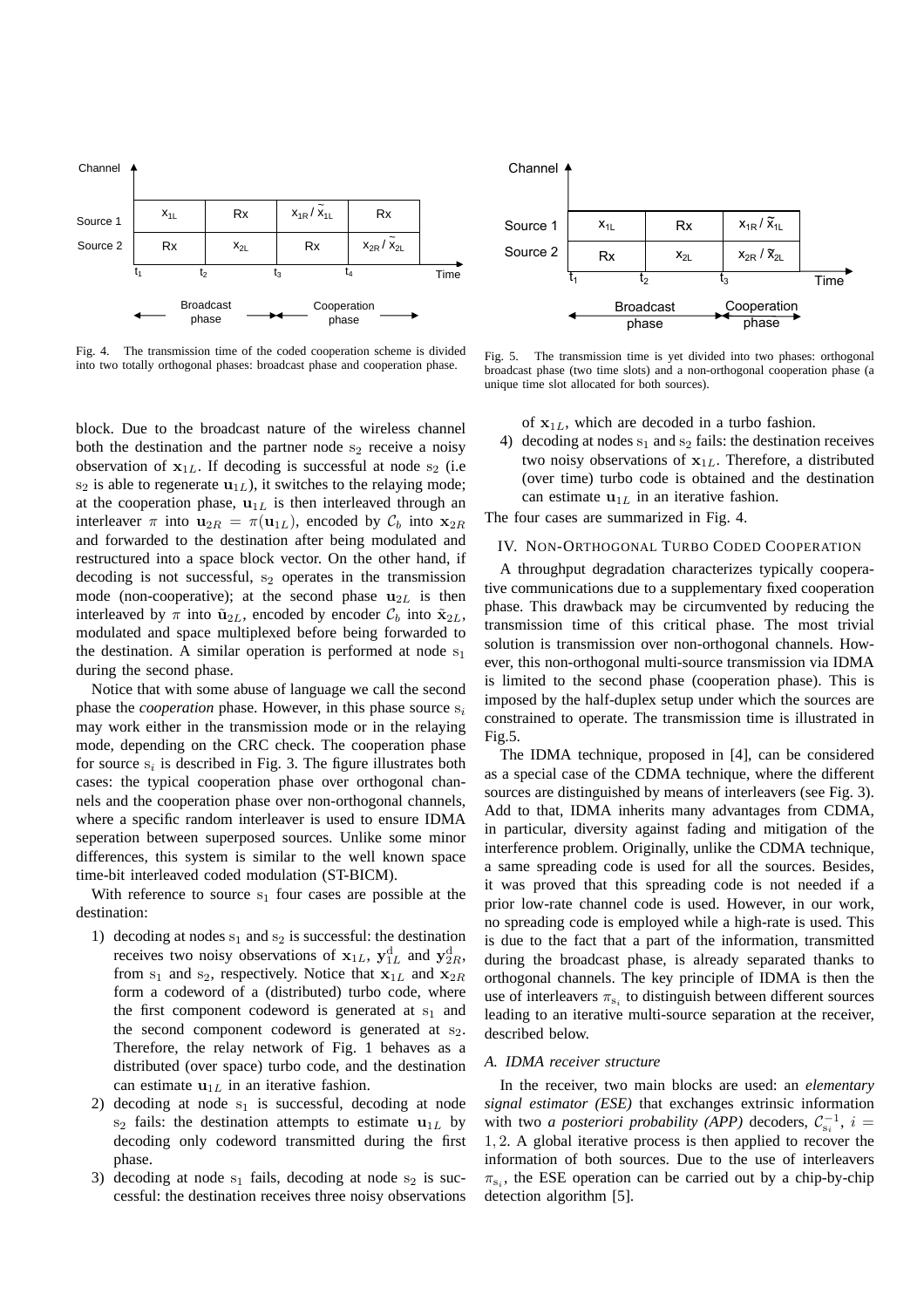



Fig. 6. Frame error rate curves of turbo coded cooperation with SISO and MIMO systems for  $\gamma_{\rm ss}^b = \infty$  dB.

The outputs of the ESE and  $C^{-1}$  are extrinsic LLRs about source codeword. The ESE computes the extrinsic information  $L_{e,ESE}$  using the chip-by-chip detection algorithm, described in [4]. Furthermore, an intrinsic iterative process is performed to obtain a distributed turbo decoding.

#### V. PERFORMANCE EVALUATION

In this Section, we give frame error rate (FER) results and throughput performance of MIMO systems applied to turbo coded cooperation scheme and compare them with the turbo coded cooperation where no multi-antenna nodes are assumed, i.e., SISO systems. For the examples here we consider the rate-1/2 convolutional encoder with generator polynomials  $(1, 15/13)$  in octal form for  $C_a$  and the rate-1 convolutional encoder with generator polynomial (17/13) in octal form for  $C_b$ . The information block length is  $K = 128$  bits, symmetric s<sub>i</sub>-to-d channel ( $\gamma_{s_1d} = \gamma_{s_2d}$ ) is assumed and a random interleaver is used for  $\pi$ . In order to operate at the same spectral efficiency, for SISO setup a quadrature phase shift keying (QPSK) modulation is used, while for MIMO  $2 \times 2$ setup ( $N_t = N_r = 2$ ), a binary phase shift keying (BPSK) modulation is considered.

In Fig. 6 FER curves are given for perfect inter-source channel quality ( $\gamma_{ss}^b = \infty$ ) as a function of  $\gamma_{sd}^b$ , where  $\gamma^{b} = \gamma/R$ , being R the rate of the system. This particular inter-source channel is considered in order to highlight MIMO contributions over a cooperative system. Thus in order to perform cooperation continuously, an error-free inter-source channel have to be assumed. Both sources operate all the time under the first cooperative case described in Section III.

Note that the rate of the system depends on the overall code rate  $(R_c)$ , modulation order  $(R_m)$  and the considered channel (orthogonal or non-orthogonal). For instance, for an orthogonal TCCoop, the overall rate is fixed to  $R = 1/3$ , it corresponds to 6 different time slots allocated to transmit two

Fig. 7. Throughput efficiency curves of turbo coded cooperation with SISO and MIMO systems for  $\gamma_{\rm ss}^b = \infty$  dB.

local frames of two sources. On the other hand, for a nonorthogonal TCCoop, both local frames at cooperating sources take 5 different time slots to reach the destination; then, the overall rate is fixed to  $R = 2/5$ .

Adding MIMO spatial multiplexing to the SISO TCCoop scheme yields 4.5 dB gain at  $FER=10^{-2}$ . We note then that cooperative systems still benefit from space diversity offered by multi-antenna network deployment, since the slope of the curve is changed. However, this gain is not exclusively due to space diversity. It is also the result of better system throughput obtained thanks to spatial multiplexing operation. Furthermore, FER performance of SISO TCCoop system is slightly affected when operating over non-orthogonal channels. For instance, a very low degradation persist after 5 iterations of IDMA process aiming on source signal separation (interference cancellation). This performance degradation in terms of FER is larger for MIMO TCCoop system after 10 IDMA iterations. Therefore, more iterations are needed to better separate both sources.

Throughput performance is reported in Fig. 7. In particular, we plot the *throughput efficiency*  $(\eta)$ , defined as [6]

$$
\eta = \rho T \tag{6}
$$

where  $\rho$  is the *reliability*, defined as the ratio between the number of accepted bits and the number of received bits, and T is the *throughput* of the system, defined as the ratio between the average number of accepted bits and the total number of bits sent over the channel per unit time. Therefore, the throughput efficiency is defined as the ratio between the number of information bits correctly transmitted per transmitter and channel time allocation.

The throughput efficiency of the turbo coded cooperation system over orthogonal channels is limited to  $\eta \leq 1/3$ , since two phases are always allocated for the transmission of a packet, hence  $R = 1/3$ . A sizable throughput efficiency increase is obtained over non-orthogonal channel based on